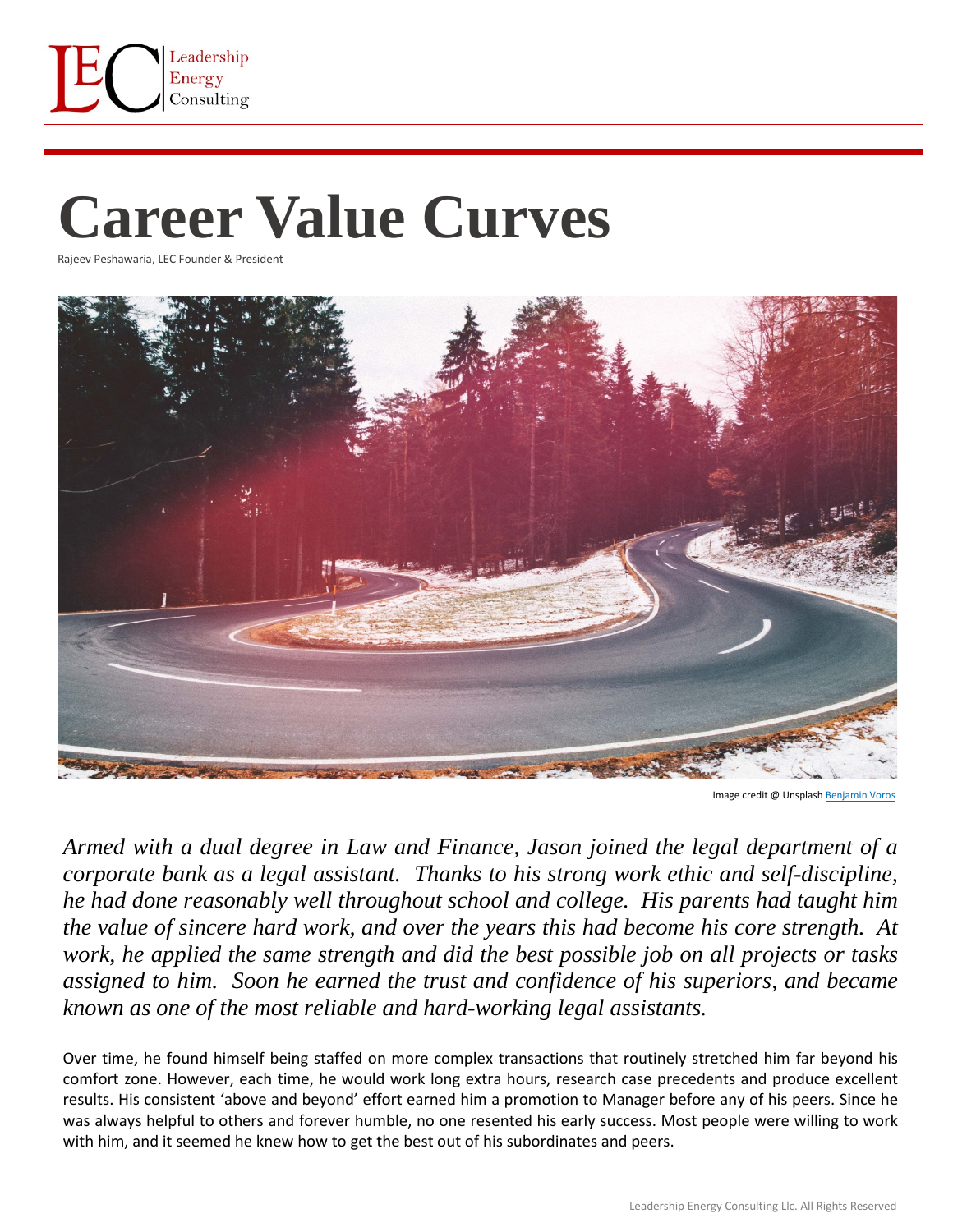As the years rolled by, he developed deeper expertise in corporate finance law. There was hardly any transaction or complex deal that he could not handle. He soon became the go-to person for anyone that had questions or needed help with almost anything to do with corporate finance law. His technical expertise along with his overall social skills resulted in him becoming the second-in-command in the legal department of about 80 people. Everyone believed that when the current Vice President of Legal would retire or move, he would be the next in line for the top job. The VP had himself commented several times that Jason was his most dependable resource.

The day finally arrived when the VP did retire, and Jason fully expected to take charge. After all, he had worked hard all these years to earn the spot, and hardly anyone in the department disagreed with that perception. During the VP's annual vacations he had acted as interim head on several occasions and had made sure not to drop the ball during the boss' absence even once. To his surprise however, the selection committee told Jason that he would not get the job. When he asked why, he was told this: "*You have the technical skills, but you are not strategic enough for the top job."*

As expected, Jason was devastated and could not understand what he could have done differently over the years. He thought about his situation and concluded that he was being discriminated against. He pinned it down to one influential person in the selection committee who was against him because he wanted his protégé to get the job. Jason thought it was completely unfair because the person they wanted to appoint had left the legal department a few years ago while he was the one that had worked diligently all along to keep up the department's reputation of being a reliable business partner.

Jason saw the committee's decision as humiliating. Did he not deserve better than this after all those years of hard work, he asked himself? He wondered what his colleagues and subordinates must be thinking about him, and what the water cooler gossip about him would be. He was convinced that the entire department was looking down upon him. Unable to bear the embarrassment, he began to keep his office door closed, and cut down staff meetings to a minimum. After all, he needed time to think, and there was no point talking to people. If they asked him what was going on, he wouldn't know what to say.

*Pause here before reading on. Think about why Jason found himself in this unfortunate position. Do you know people like Jason who have had a similar experience? Why did it happen to them despite all their hard work and social skills? Continue reading after you've identified a few possible causes.*

Jason gave himself a week before acting. After careful consideration he decided to take up the issue with the bank's ombudsperson. Having spoken with a few of his close friends he was convinced that the ombudsperson would see the unfairness of the committee's decision and overturn it. He also consulted the CEO's chief of staff, who assured him that his concerns would be looked into. Having had what he thought were good meetings with the chief of staff and the ombudsperson, he felt a lot better and hoped that justice would be done soon and that he would be appointed to the position that was rightfully his.

*Now pause again and think about the following two questions:*

- *1. Were Jason's actions justified?*
- *2. What might be the likely impact of such actions on his career?*

Jason gave himself a week before acting. After careful consideration he decided to take up the issue with the bank's ombudsperson. Having spoken with a few of his close friends he was convinced that the ombudsperson would see the unfairness of the committee's decision and overturn it. He also consulted the CEO's chief of staff, who assured him that his concerns would be looked into. Having had what he thought were good meetings with the chief of staff and the ombudsperson, he felt a lot better and hoped that justice would be done soon and that he would be appointed to the position that was rightfully his.

Chances are, you can easily see what Jason could have done differently both leading up to his current situation, and while responding to it. It is always easy to see it when you are looking at someone else's behavior. The hard part is to recognize yourself when you fall into what we call a *reactive victim trap*. Jason is by all means a very bright, energetic, ambitious, hard-working and sensible person. The point is, this situation can happen to the best of us, and most fall into the trap without even realizing it.

So how can we avoid such a mid-career crisis? First, by recognizing what causes it, and then by intentionally sculpting one's life and career. Sounds simple, but it needs a great deal of self-awareness, proactivity and discipline.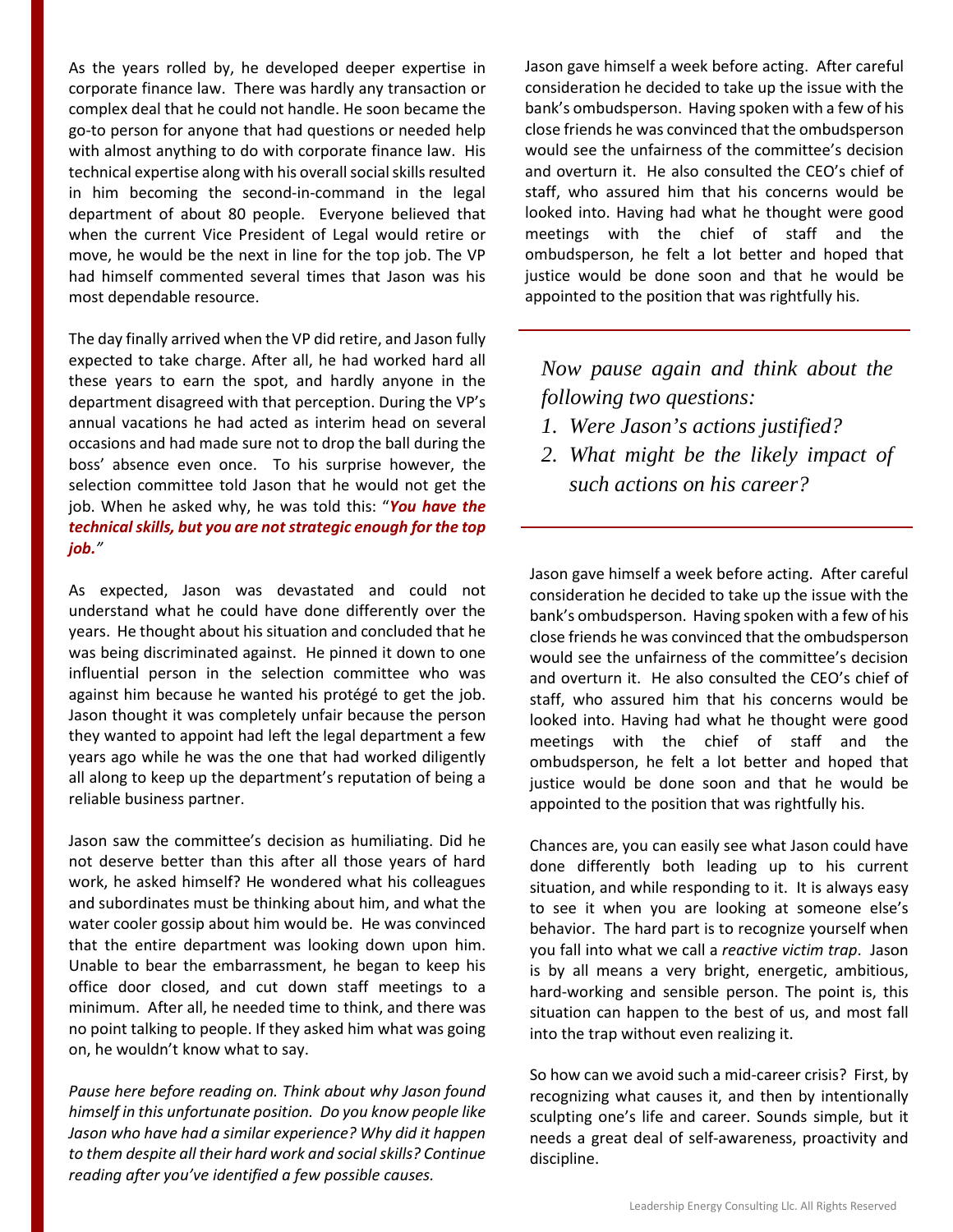## **The Causes:**

In a typical career, one learns the established conventions of their profession in their 20s, then masters convention in their 30s. By about 38-40 one develops the reputation of a solid expert and very dependable hand in their chosen domain. By their mid-40s, they know everything there is to know about their domain, and are able to respond effectively to almost everything that comes up. By this stage they have become perfect problem solvers. Now, it is only a matter of time before they will get the top job in their function, they think. In many cases however, they get bad news like Jason. Why? Because stopping at mastering convention and becoming a dependable problem solver (and process preserver) is no longer enough in today's complex, inter connected VUCA world. At 45 or 50, one needs to *level up* one's career value creation from solid to super.

Continuing to rely on mastered conventions ultimately leads to diminishing value creation, and therefore a stalling of career growth as shown in Figure 1 below. Furthermore, reacting like a victim like Jason did can be a fatal blow to an already grim situation.





## **The Winning Strategy:**

As noted previously, knowledge and experience is not as much at a premium today as it used to be. In the old days, the number of years one had put in a selected domain were considered invaluable experience because one could be counted upon to know what to do based on knowledge gained from repeated past successes, and some failures. In other words, the domain expert was a guru, and therefore a safe bet to lead a function. Today, a young up and coming executive can look up knowledge easily and for free, so repeated past experience has lost some of its sheen. To remain employable and continue to thrive one must question status quo and routinely create new standards and norms. To paraphrase from Peter Thiel's bestselling title, one must proactively develop the "Zero to One" habit. Instead of simply learning and adopting best practices, which Thiel calls going from "One to N," one must regularly create new value by doing what has never been done before, hence going from "Zero to One."

What this means is constantly keeping an eye on one's career value creation. This can be achieved by anticipating new internal or external customer needs, and creating solutions that don't yet exist. It is the art of struggling to find out how unmet needs can be satisfied, and new needs can be created to make life easier for your customers. So instead of stopping at mastering and perfectly practicing convention, one must challenge convention, develop new